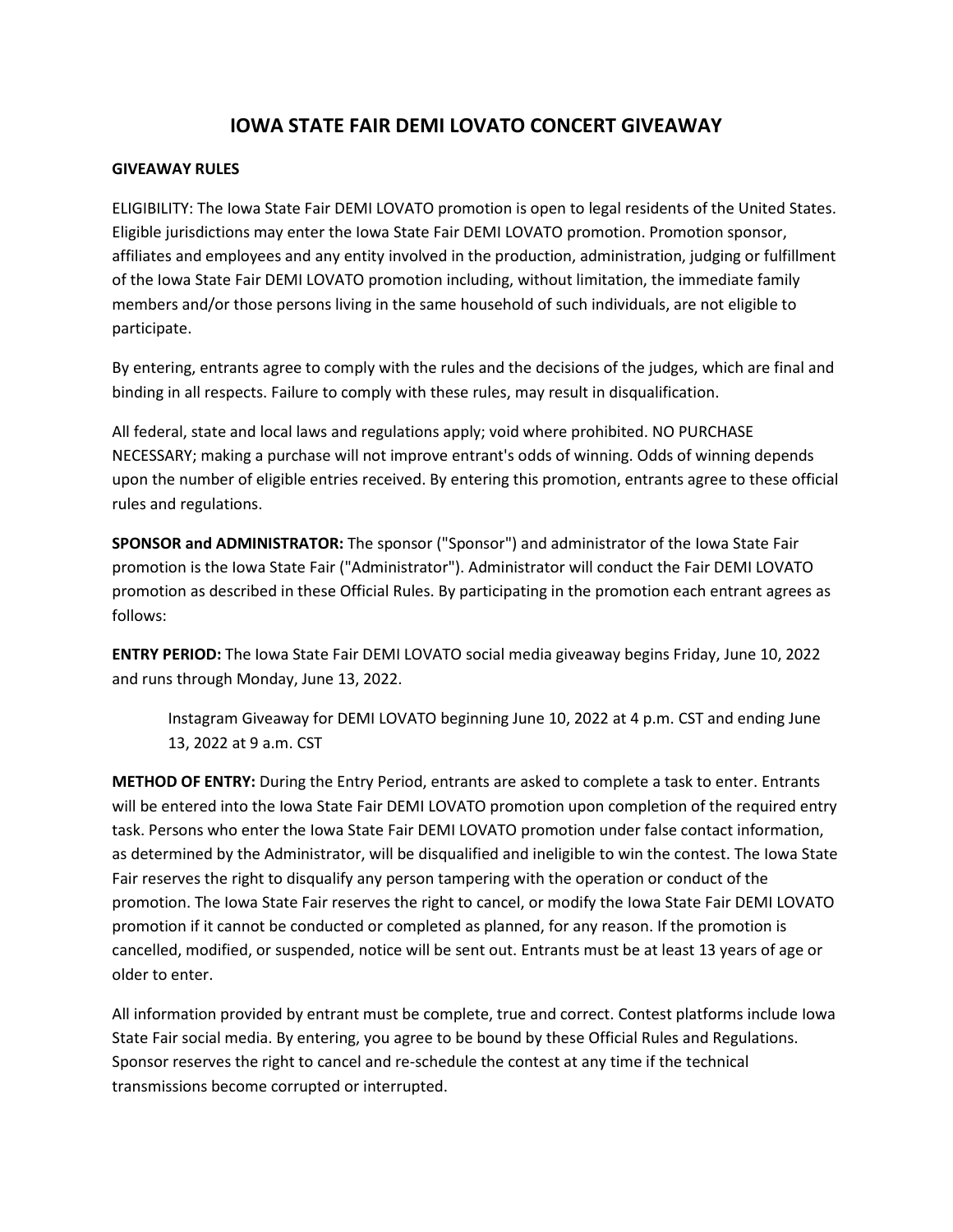Alternate means of entry - email your first name, last name and phone number along with the word **DEMI LOVATO** to isfmarketing@gmail.com.

**PRIZES:** Winner will be awarded 2 DEMI LOVATO tickets (\$45 value each). Lost or stolen prizes will not be replaced. An alternate prize is not available.

All taxes and any other incidental expenses on prizes are the sole responsibility of the winner.

**SELECTION OF WINNERS:** One (1) winner will be chosen once the entry period is complete per contest entries for DEMI LOVATO concert. Winner will be chosen at random among all eligible entries received. The Administrator's decisions and interpretations on all matters relating to contest giveaway and these Official Rules are final and binding in all respects.

The Administrator reserves the right to disqualify any participant or winner. Potential winner will be notified via messaging on the social channel. Winner must meet all eligibility requirements. Return of a prize or inability of the Iowa State Fair to contact a potential winner within forty-eight (48) hours of selection may result in disqualification of such potential winner, and an alternate winner may be selected by random drawing. In the event a winner declines a prize, the Iowa State Fair may, at its discretion, select an alternate winner by random drawing.

**PUBLICITY, PRIVACY & PRIZE NOTIFICATION:** By submitting an entry, entrant grants worldwide, royaltyfree permission to use his/her name, character, photograph, video, voice, and likeness in connection with the promotion of this and other promotions of the like. Entrants waive any and all claims and/or rights to receive any royalties or other compensation for the use thereof, unless prohibited by law.

**GENERAL:** The Iowa State Fair DEMI LOVATO promotion is void where prohibited by law and is governed by the laws of the United States of America. The submission of an entry is the responsibility of the entrant. All submitted entries become the property of Administrator and will not be acknowledged or returned. Only eligible entries received within Entry Period will be included in the prize drawings. The Iowa State Fair DEMI LOVATO promotion Sponsor is not responsible for late, lost, delayed, unclear, incomplete, misdirected or ineligible entries, which will be disqualified, or for technical, hardware, software or telephone malfunctions of any kind, lost or unavailable network connections, or failed, incorrect, incomplete, inaccurate, or delayed electronic communications caused by the sender, or by any of the equipment or programming associated with or utilized in the Iowa State Fair DEMI LOVATO promotion which may limit the ability to participate, or by any human error that may occur in the processing of the entries in the Iowa State Fair promotion. Any person attempting to defraud the Iowa State Fair or in any way tamper with, damage or undermine the operation of the contest giveaway promotion will be disqualified and may be subject to civil and/or criminal prosecution.

**LIMITATION OF LIABILITY:** Entrants agree to hold harmless the Iowa State Fair DEMI LOVATO promotion. By participating in the sweepstakes, you agree to release the Iowa State Fair and its affiliates, subsidiaries, employees, directors, officers, staff, and agents from any and all liability, claims or actions of any kind whatsoever for injuries, damages or losses to persons and property which may be sustained in connection with the receipt, ownership, possession, use, or misuse of any sweepstakes. The